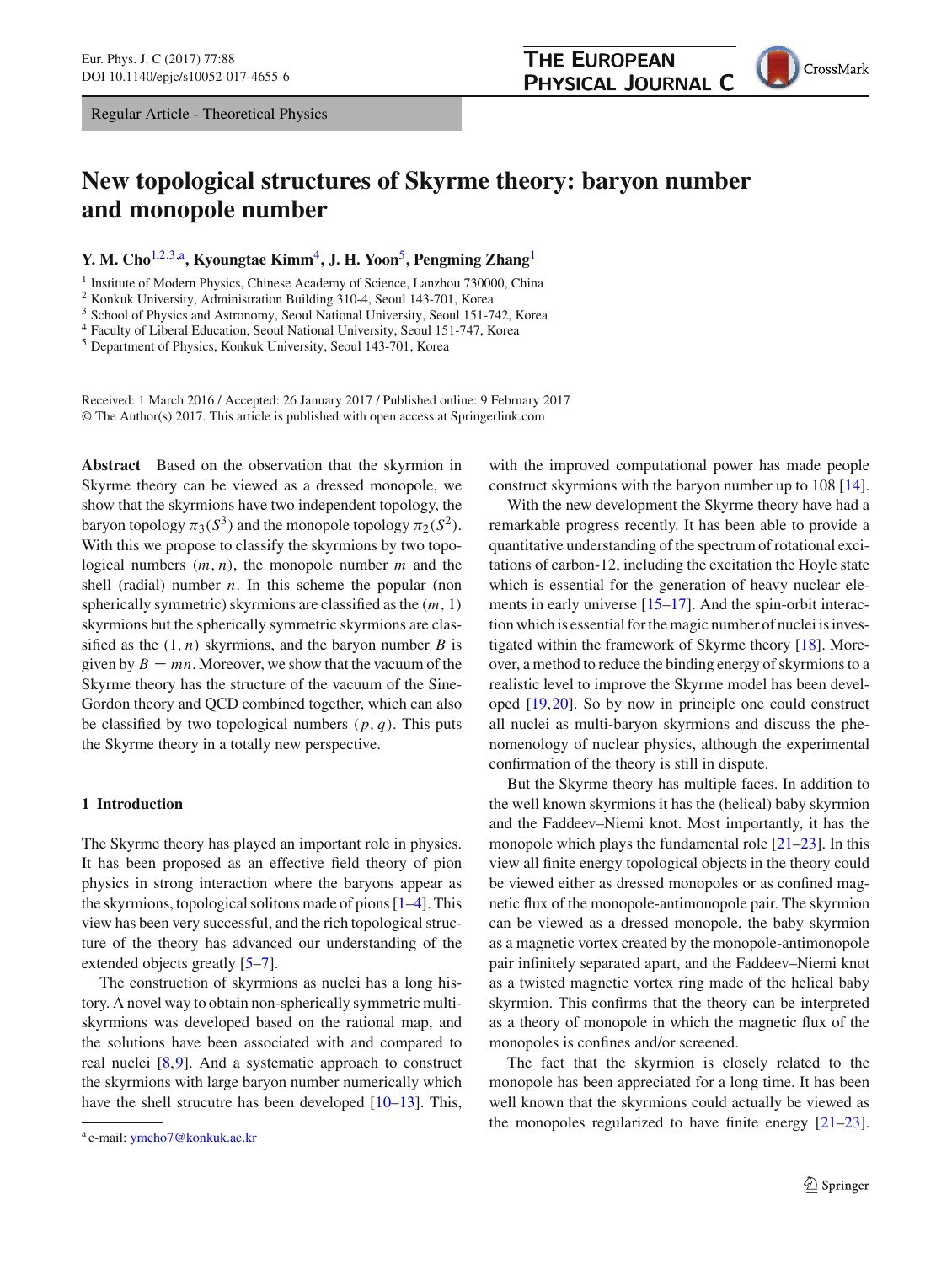In fact it has been well appreciated that the rational map which plays the crucial role in the construction of the multiskyrmions is exactly the  $\pi_2(S^2)$  mapping which provides the monopole quantum number  $[10]$  $[10]$ . Nevertheless the skyrmions have always been classified by the baryon number given by  $\pi_3(S^3)$ , not by the monopole number  $\pi_2(S^2)$ . This was puzzling.

The purpose of this paper is twofold. We first show that the skyrmions have two topology, the baryon topology and the monopole topology, so that they are classified by two topological numbers, the baryon number *B* and the monopole number *M*. Moreover, we show that the baryon number can be replaced by the radial (shell) number which describes the  $\pi_1(S^1)$  topology of radial excitation of multi-skyrmions. This is based on the observation that the  $SU(2)$  space  $S<sup>3</sup>$  has the Hopf fibering  $S^3 \simeq S^2 \times S^1$  and that the Skyrme theory is described by two variables which naturally represent the *S*<sup>2</sup> and  $S<sup>1</sup>$  manifolds.

Second, we show that the vacuum of the Skyrme theory has the structure of the vacuum of the Sine-Gordon theory and QCD combined together, which can also be classified by two topological numbers (*p*, *q*).

The paper is organized as follows. In Sect. [2](#page-1-0) we briefly review the old skyrmions for later purpose. In Sect. [3](#page-3-0) we show that the skyrmions carry two topological numbers, the baryon number *b* and the monopole number *m*. Moreover, we show that the baryon number can be replaced by the radial (shell) number *n*, so that they can be classified by  $(m, n)$ . In this scheme the baryon number is given by  $b = mn$ . In Sect. [4](#page-5-0) we discuss the vacuum structure of the Skyrme theory, and show that it has the structure of the vacuum of the Sine-Gordon theory combined with the vacuum of the SU(2) QCD. This tells that it can be classified by two topological numbers denoted by  $(p, q)$ , where p and q represent the  $\pi_1(S^1)$  topology of the Sine-Gordon theory and the  $\pi_3(S^2)$ topology of QCD vacuum. Finally in Sect. [5](#page-6-0) we discuss the physical implications of our results.

## <span id="page-1-0"></span>**2 Skyrme theory: a review**

To see this let  $\omega$  and  $\hat{n}$  ( $\hat{n}^2 = 1$ ) be the massless sigma field and the normalized pion field in Skyrme theory, and consider the Skyrme Lagrangian

<span id="page-1-1"></span>
$$
\mathcal{L} = \frac{\kappa^2}{4} \text{tr} \ L_{\mu}^2 + \frac{\alpha}{32} \text{tr} \left( \left[ L_{\mu}, L_{\nu} \right] \right)^2
$$
  
\n
$$
= -\frac{\kappa^2}{4} \left[ \frac{1}{2} (\partial_{\mu} \omega)^2 + 2 \sin^2 \frac{\omega}{2} (\partial_{\mu} \hat{n})^2 \right]
$$
  
\n
$$
- \frac{\alpha}{8} \sin^2 \frac{\omega}{2} \left[ (\partial_{\mu} \omega)^2 (\partial_{\nu} \hat{n})^2 - (\partial_{\mu} \omega \partial_{\nu} \omega) (\partial_{\mu} \hat{n}) \cdot (\partial_{\nu} \hat{n}) \right]
$$
  
\n
$$
+ \frac{\alpha}{4} \sin^4 \frac{\omega}{2} (\partial_{\mu} \hat{n} \times \partial_{\nu} \hat{n})^2,
$$

$$
L_{\mu} = U \partial_{\mu} U^{\dagger},
$$
  
\n
$$
U = \exp\left(\frac{\omega}{2i}\vec{\sigma} \cdot \hat{n}\right) = \cos\frac{\omega}{2} - i(\vec{\sigma} \cdot \hat{n})\sin\frac{\omega}{2},
$$
\n(1)

where  $\kappa$  and  $\alpha$  are the coupling constants. Notice that  $\hat{n}$  and  $\omega$  naturally describe the  $S^2$  and  $S^1$  manifold. With

$$
U = \sigma - i\vec{\sigma} \cdot \vec{\pi},
$$
  
\n
$$
\sigma = \cos \frac{\omega}{2}, \quad \vec{\pi} = \hat{n} \sin \frac{\omega}{2}, \quad (\sigma^2 + \vec{\pi}^2 = 1),
$$
\n(2)

the Lagrangian [\(1\)](#page-1-1) has the familiar form

*<sup>L</sup>*<sup>μ</sup> <sup>=</sup> *<sup>U</sup>*∂μ*U*†,

$$
\mathcal{L} = -\frac{\kappa^2}{2} \left( (\partial_{\mu}\sigma)^2 + (\partial_{\mu}\vec{\pi})^2 \right) \n- \frac{\alpha}{4} \left( (\partial_{\mu}\sigma \partial_{\nu}\vec{\pi} - \partial_{\nu}\sigma \partial_{\mu}\vec{\pi})^2 + (\partial_{\mu}\vec{\pi} \times \partial_{\nu}\vec{\pi})^2 \right) \n+ \frac{\lambda}{4} (\sigma^2 + \vec{\pi}^2 - 1),
$$
\n(3)

where  $\lambda$  is a Lagrange multiplier. In this form  $\sigma$  and  $\vec{\pi}$  represent the sigma and pion fields, so that the Skyrme theory describes the pion physics.

The Lagrangian has a hidden *U*(1) gauge symmetry as well as a global  $SU(2)_L \times SU(2)_R$  symmetry [\[22](#page-7-16)[,23](#page-7-15)]. The global  $SU(2)$  symmetry is obvious, but the hidden  $U(1)$  symmetry is not. It comes from the fact that  $\hat{n}$  has an invariant subgroup  $U(1)$ . To see this, we reparametrize  $\hat{n}$  by the CP<sup>1</sup> field  $\xi$ ,

$$
\vec{n} = \xi^{\dagger} \vec{\sigma} \xi, \quad \xi^{\dagger} \xi = 1,\tag{4}
$$

and find that under the  $U(1)$  gauge transformation of  $\xi$ 

<span id="page-1-2"></span>
$$
\xi \to \exp(i\theta(x))\xi,\tag{5}
$$

 $\hat{n}$  (and  $\partial_{\mu}\hat{n}$ ) remains invariant. Now, we introduce the composite gauge potential  $B_{\mu}$  and the covariant derivative  $D_{\mu}$ which transforms gauge covariantly under [\(5\)](#page-1-2) by

$$
B_{\mu} = -i\xi^{\dagger}\partial_{\mu}\xi, \quad D_{\mu}\xi = (\partial_{\mu} - iB_{\mu})\xi. \tag{6}
$$

With this we have the following identities,

$$
(\partial_{\mu}\hat{n})^2 = 4|D_{\mu}\xi|^2,
$$
  
\n
$$
\partial_{\mu}\hat{n} \times \partial_{\nu}\hat{n} = -2i \left[ (\partial_{\mu}\xi^{\dagger})(\partial_{\nu}\xi) - (\partial_{\mu}\xi^{\dagger})(\partial_{\nu}\xi) \right] \hat{n}
$$
  
\n
$$
= 2G_{\mu\nu}\hat{n}, \quad G_{\mu\nu} = \partial_{\mu}B_{\nu} - \partial_{\nu}B_{\mu}.
$$
 (7)

Furthermore, with the Fierz' identity

$$
\sigma_{ij}^a \sigma_{kl}^a = 2\delta_{il}\delta_{jk} - \delta_{ij}\delta_{kl},\tag{8}
$$

we have

$$
\partial_{\mu}\hat{n} \cdot \partial_{\nu}\hat{n} = 2\partial_{\mu}(\xi_{i}^{\dagger}\xi_{j})\partial_{\nu}(\xi_{j}^{\dagger}\xi_{i})
$$
  
\n
$$
= 2\left[ (\partial_{\mu}\xi^{\dagger}\xi)(\partial_{\nu}\xi^{\dagger}\xi) + (\partial_{\mu}\xi^{\dagger})(\partial_{\nu}\xi) + (\partial_{\nu}\xi^{\dagger})(\partial_{\nu}\xi) + (\partial_{\nu}\xi^{\dagger})(\partial_{\mu}\xi) + (\xi^{\dagger}\partial_{\mu}\xi)(\xi^{\dagger}\partial_{\nu}\xi) \right]
$$
  
\n
$$
= 2\left[ (D_{\mu}\xi)^{\dagger}(D_{\nu}\xi) + (D_{\nu}\xi)^{\dagger}(D_{\mu}\xi) \right].
$$
 (9)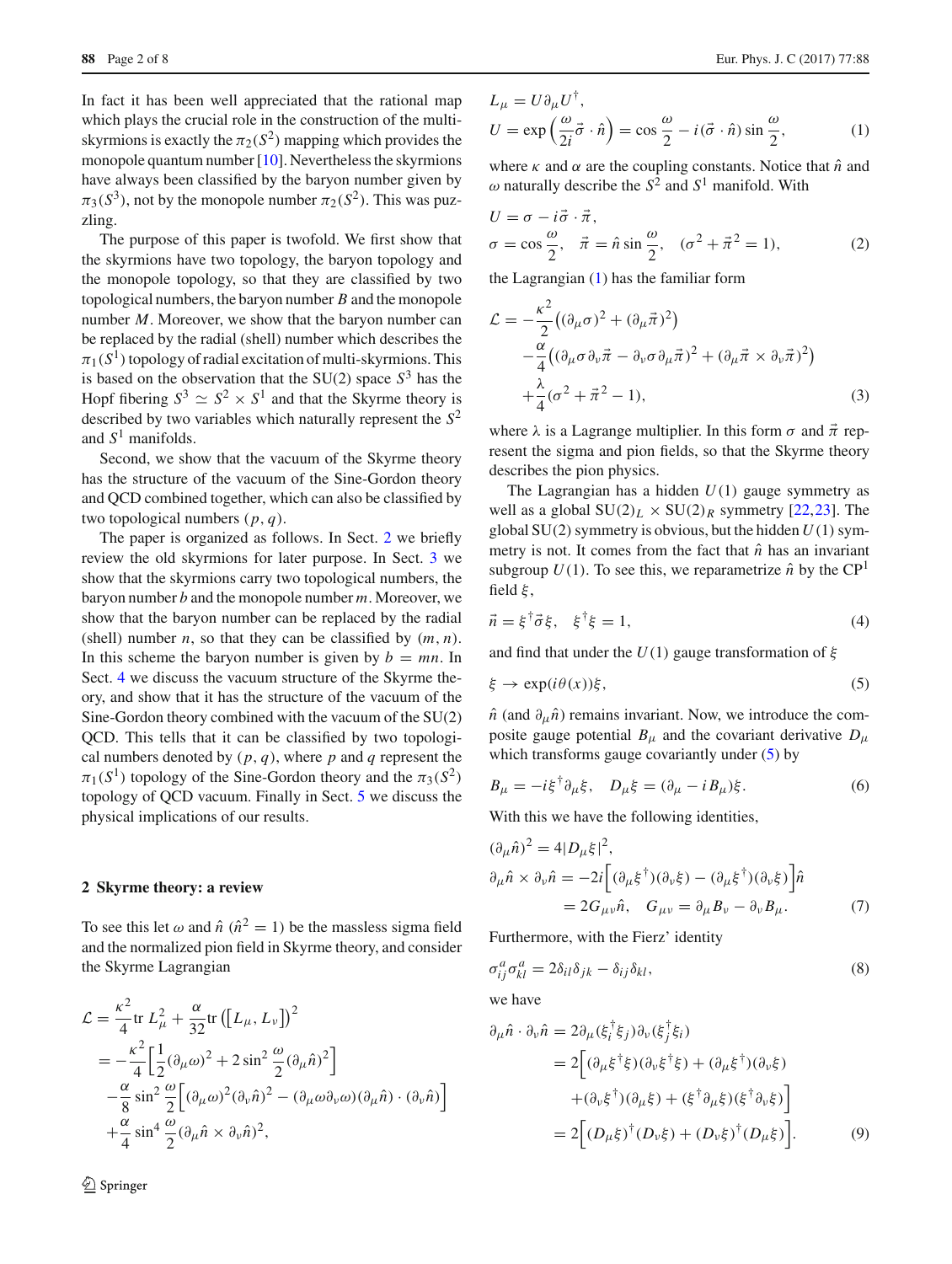From this we can express  $(1)$  by

$$
\mathcal{L} = -\frac{\kappa^2}{4} \left[ \frac{1}{2} (\partial_\mu \omega)^2 + 8 \sin^2 \frac{\omega}{2} |D_\mu \xi|^2 \right] \n- \frac{\alpha}{2} \sin^2 \frac{\omega}{2} \left[ (\partial_\mu \omega)^2 |D_\mu \xi|^2 - (\partial_\mu \omega \partial_\nu \omega) (D_\mu \xi)^{\dagger} (D_\nu \xi) \right] \n- \alpha \sin^4 \frac{\omega}{2} G_{\mu\nu}^2,
$$
\n(10)

which is explicitly invariant under the  $U(1)$  gauge transfor-mation [\(5\)](#page-1-2). So replacing  $\hat{n}$  by  $\xi$  in the Lagrangian we can make the hidden  $U(1)$  gauge symmetry explicit. In this form the Skyrme theory becomes a self-interacting *U*(1) gauge theory of  $\mathbb{CP}^1$  field coupled to a massless scalar field.

From  $(1)$  we have the following equations of motion  $[21 [21-$ [23\]](#page-7-15)

<span id="page-2-4"></span>
$$
\partial^2 \omega - \sin \omega (\partial_\mu \hat{n})^2 + \frac{\alpha}{8\kappa^2} \sin \omega (\partial_\mu \omega \partial_\nu \hat{n} - \partial_\nu \omega \partial_\mu \hat{n})^2 \n+ \frac{\alpha}{\kappa^2} \sin^2 \frac{\omega}{2} \partial_\mu [(\partial_\mu \omega \partial_\nu \hat{n} - \partial_\nu \omega \partial_\mu \hat{n}) \cdot \partial_\nu \hat{n}] \n- \frac{\alpha}{\kappa^2} \sin^2 \frac{\omega}{2} \sin \omega (\partial_\mu \hat{n} \times \partial_\nu \hat{n})^2 = 0, \n\partial_\mu \left\{ \sin^2 \frac{\omega}{2} \hat{n} \times \partial_\mu \hat{n} + \frac{\alpha}{4\kappa^2} \sin^2 \frac{\omega}{2} \times [(\partial_\nu \omega)^2 \hat{n} \times \partial_\mu \hat{n} - (\partial_\mu \omega \partial_\nu \omega) \hat{n} \times \partial_\nu \hat{n}] \right. \n+ \frac{\alpha}{\kappa^2} \sin^4 \frac{\omega}{2} (\hat{n} \cdot \partial_\mu \hat{n} \times \partial_\nu \hat{n}) \partial_\nu \hat{n} \right\} = 0.
$$
\n(11)

It has two interesting limits. First, in the spherically symmetric limit

<span id="page-2-0"></span>
$$
\omega = \omega(r), \quad \hat{n} = \pm \hat{r}, \tag{12}
$$

it is reduced to

<span id="page-2-1"></span>
$$
\frac{d^2\omega}{dr^2} + \frac{2}{r}\frac{d\omega}{dr} - \frac{2\sin\omega}{r^2} + \frac{2\alpha}{\kappa^2} \left[ \frac{\sin^2(\omega/2)}{r^2} \frac{d^2\omega}{dr^2} + \frac{\sin\omega}{4r^2} \left( \frac{d\omega}{dr} \right)^2 - \frac{\sin\omega\sin^2(\omega/2)}{r^4} \right] = 0.
$$
 (13)

Adopting the spherically symmetric ansatz  $(12)$  imposing the boundary condition

<span id="page-2-5"></span>
$$
\omega(0) = 2\pi, \quad \omega(\infty) = 0,\tag{14}
$$

we obtain the original skyrmion solution solving [\(13\)](#page-2-1) which has the finite energy  $[1-3]$  $[1-3]$ . It carries the baryon number

$$
B = -\frac{1}{8\pi^2} \int \epsilon_{ijk} \partial_i \omega \left[ \hat{n} \cdot (\partial_j \hat{n} \times \partial_k \hat{n}) \right] \sin^2 \frac{\omega}{2} d^3 r
$$
  
= 1, (15)

which represents the non-trivial homotopy  $\pi_3(S^3)$  defined by  $U$  in  $(1)$ .

Second, when

<span id="page-2-3"></span>
$$
\omega = (2n + 1)\pi,\tag{16}
$$

the equation is reduced to

<span id="page-2-2"></span>
$$
\hat{n} \times \partial^2 \hat{n} + \frac{\alpha}{\kappa^2} (\partial_\mu H_{\mu\nu}) \partial_\nu \hat{n} = 0,
$$
  
\n
$$
H_{\mu\nu} = \hat{n} \cdot (\partial_\mu \hat{n} \times \partial_\nu \hat{n}) = \partial_\mu C_\nu - \partial_\nu C_\mu,
$$
\n(17)

where  $C_{\mu}$  is the magnetic potential of  $H_{\mu\nu}$ . This is the central equation of Skyrme theory which allows the monopole, the baby skyrmion, the twisted magnetic vortex, and the knot [\[21](#page-7-14)[–23](#page-7-15)]. In fact  $(17)$  has the monopole solution  $[21-23]$ ]

$$
\hat{n} = \pm \hat{r}.\tag{18}
$$

which carries the magnetic charge

$$
M = \frac{\pm 1}{8\pi} \int \epsilon_{ijk} [\hat{r} \cdot (\partial_i \hat{r} \times \partial_j \hat{r})] d\sigma_k = \pm 1, \qquad (19)
$$

which represents the homotopy  $\pi_2(S^2)$  defined by  $\hat{n}$ .

Notice that, with [\(16\)](#page-2-3) the Skyrme Lagrangian becomes the Skyrme–Faddeev Lagrangian,

$$
\mathcal{L} \to -\frac{\kappa^2}{2} (\partial_\mu \hat{n})^2 - \frac{\alpha}{4} (\partial_\mu \hat{n} \times \partial_\nu \hat{n})^2, \tag{20}
$$

whose equation of motion is given by [\(17\)](#page-2-2). This tells that the Skyrme–Faddeev theory is an essential ingredient, the back bone, of the Skyrme theory. As importantly, this reveals the "missing link" between Skyrme theory and QCD. This is because we can derive the Skyrme–Faddeev Lagrangian directly from QCD, which shows that the two theories are related by the Skyrme–Faddeev Lagrangian as the common denominator [\[21](#page-7-14)[–23](#page-7-15)].

Solving [\(11\)](#page-2-4) for multi-skyrmions numerically with [\(14\)](#page-2-5) choosing  $\hat{n}$  to describe an arbitrary rational map  $\pi_2(S^2)$ , one can obtain the well known (non spherically symmetric) multiskyrmion solutions whose baryon number is given by the rational map number of  $\hat{n}$  numerically  $[8-11]$  $[8-11]$ . Some of these solutions are copied from Ref. [\[10\]](#page-7-6) in Fig. [1.](#page-3-1)

In addition to these popular solutions we have other spherically symmetric multi-skyrmions. To obtain them notice that, although the SU(2) matrix *U* is periodic in  $\omega$  variable by  $4\pi$ ,  $ω$  itself can take any value from  $-∞$  to  $+∞$ . So we can obtain the spherically symmetric solution of [\(13\)](#page-2-1) with the boundary condition

<span id="page-2-6"></span>
$$
\omega(0) = 2\pi n, \quad \omega(\infty) = 0,\tag{21}
$$

with an arbitrary integer *n* [\[1](#page-7-0)[–7](#page-7-3)]. Clearly they have the baryon number

$$
B = \frac{1}{8\pi^2} \int \epsilon_{ijk} \partial_i \omega \left[ \hat{r} \cdot (\partial_j \hat{r} \times \partial_k \hat{r}) \right] \sin^2 \frac{\omega}{2} d^3 r
$$
  
=  $\frac{1}{\pi} \int \sin^2 \frac{\omega}{2} d\omega = n.$  (22)

This means that the baryon number is given by the winding number  $\pi_1(S^1)$  of  $\omega$ , which is determined by the boundary condition [\(21\)](#page-2-6). In Fig. [2](#page-3-2) we present the spherically symmetric skyrmions for  $n = 1, 2, 3, 4, 5, 6, 7$ .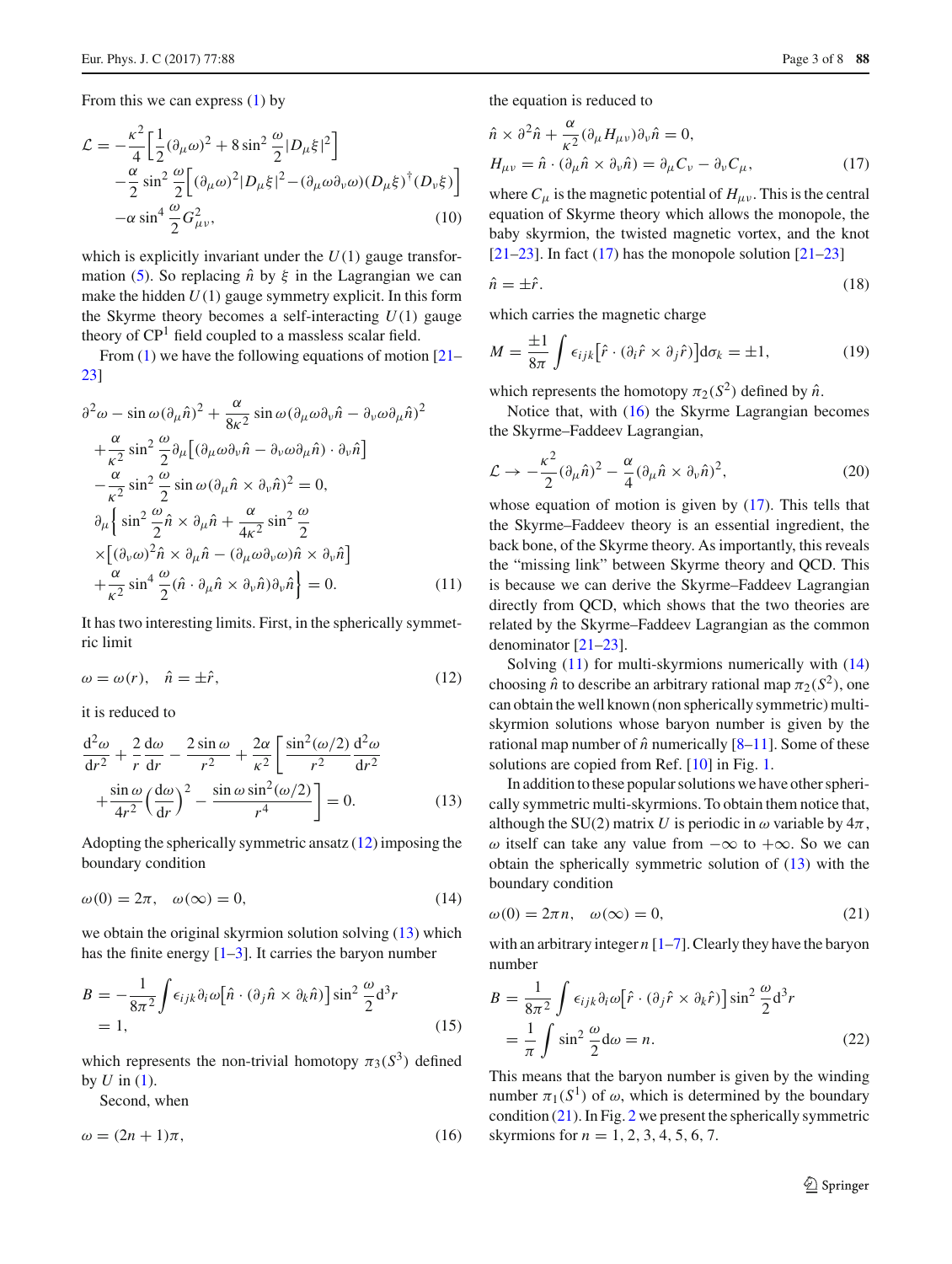$\overline{a}$ 

<span id="page-3-1"></span> $\mathbf d$ 

#### <span id="page-3-0"></span>**3 Baryon number versus monopole number**

The contrast between the two sets of solutions shown in Figs. [1](#page-3-1) and [2](#page-3-2) is unmistakable, but this is not just in the appearence. They have a fundamental difference. Clearly the baryon number of the skyrmions shown in Fig. [1](#page-3-1) is given by the rational map  $\pi_2(S^2)$  defined by  $\hat{n}$  [\[8](#page-7-4)[–13\]](#page-7-7). Moreover, the rational map  $\pi_2(S^2)$  of  $\hat{n}$  in the non spherically symmetric solutions is precisely the monopole topology of the skyrmion which determines the monopole number *M* [\[21](#page-7-14)[–23\]](#page-7-15)

<span id="page-3-3"></span>
$$
M = \frac{1}{8\pi} \int \epsilon_{ijk} [\hat{n} \cdot (\partial_i \hat{n} \times \partial_j \hat{n})] d\sigma_k = m.
$$
 (23)

And clearly this monopole number is different from the baryon number given by the  $\pi_3(S^3)$  topology.

However, the baryon number of the skyrmions shown in Fig. [2](#page-3-2) is given by the winding number  $\pi_1(S^1)$  of  $\omega$  which has nothing to do with the rational map of  $\hat{n}$ . Moreover, the

 $\mathbf b$ 

Fig. 1 The well known (non spherically symmetric) numerical multiskyrmion solutions with baryon number 2,3,4,5,6, and 7, copied from Ref. [\[10\]](#page-7-6)

 $\mathbf{e}$ 



<span id="page-3-2"></span>**Fig. 2** The spherically symmetric solutions with baryon number 1,2,3,4,5,6,7, which should be contrasted with the popular multiskyrmion solutions shown in Fig. [1](#page-3-1)

monopole number of these solutions given by the rational map  $\pi_2(S^2)$  of  $\hat{n}$  is

$$
M = \frac{1}{8\pi} \int \epsilon_{ijk} [\hat{r} \cdot (\partial_i \hat{r} \times \partial_j \hat{r})] d\sigma_k = 1.
$$
 (24)

This tells that the baryon number and the monopole number of these solutions are different.

This shows that the skyrmions actually have *two* topological numbers *B* and *M* which are in principle different. But this was not evident in the popular skyrmion solutions because they have  $B = M$ . But obviously the spherically symmetric solutions have two topological numbers, the baryon number  $B = n$  and the monopole number  $M = 1$  [\[1](#page-7-0)[–3,](#page-7-17)[8\]](#page-7-4). This proves that the skyrmions do have two topology denoted by  $(b, m)$ , the  $\pi_3(S^3)$  which describes the baryon number *b* and the  $\pi_2(S^2)$  which describes the monopole number *m*. But so far this important point has been completely neglected.

Moreover, the integer *n* in [\(21\)](#page-2-6) has another meaning. It describes the  $\pi_1(S^1)$  topology of the angular variable  $\omega$ which depends only on the radial coordinate *r*. Moreover, it could be viewed as the radial, or more properly the shell quantum number, since the spherically symmetric solutions can be viewed as the generalization of the original skyrmion which has radially excited shells where *n* describes the number of the shells. This implies that we could also classify the skyrmions by  $(m, n)$ , the  $\pi$ <sub>2</sub>(*S*<sup>2</sup>) topology of  $\hat{n}$  and  $\pi$ <sub>1</sub>(*S*<sup>1</sup>) topology of  $\omega$ .

In this scheme the well known (non spherically symmetric) numerical multi-skyrmion solutions shown in the earlier works [\[9](#page-7-5)[,10](#page-7-6)] become the (*m*, 1) skyrmions, but those shown in Fig. [2](#page-3-2) become the  $(1, n)$  skyrmions. This strongly implies that the baryon number is made of two parts, the  $\pi_2(S^2)$  of  $\hat{n}$  and  $\pi_1(S^1)$  of  $\omega$ .

To amplify this point we notice the followings. First, the  $S<sup>3</sup>$  space (both the real space and the target space) in  $\pi_3(S<sup>3</sup>)$ admits the Hopf fibering  $S^3 \simeq S^2 \times S^1$ . Second, the two variables  $\hat{n}$  and  $\omega$  of the Skyrme theory naturally represent  $S^2$  and  $S^1$ . So the baryon number of the  $(m, n)$  skyrmion is given by

$$
B = -\frac{1}{8\pi^2} \int \epsilon_{ijk} \partial_i \omega \left[ \hat{n} \cdot (\partial_j \hat{n} \times \partial_k \hat{n}) \right] \sin^2 \frac{\omega}{2} d^3 r
$$
  
\n
$$
= -\frac{1}{8\pi^2} \int \partial_i \omega \left[ \hat{n} \cdot (\partial_j \hat{n} \times \partial_k \hat{n}) \right] \sin^2 \frac{\omega}{2} dx^i \wedge dx^j \wedge dx^k
$$
  
\n
$$
= -\frac{1}{8\pi^2} \int \sin^2 \frac{\omega}{2} d\omega \times \epsilon_{ijk} \left[ \hat{n} \cdot (\partial_i \hat{n} \times \partial_j \hat{n}) \right] d\Sigma_k
$$
  
\n
$$
= \frac{n}{8\pi} \int \epsilon_{ijk} \left[ \hat{n} \cdot (\partial_i \hat{n} \times \partial_j \hat{n}) \right] d\Sigma_k = mn,
$$
 (25)

where  $d\Sigma_k = \epsilon_{ijk} dx^i \wedge dx^j/2$ . Clearly the last integral is topologically equivalent to [\(23\)](#page-3-3), which assures the last equality. This shows that the baryon number of the skyrmion can be decomposed to the monopole number and the shell number.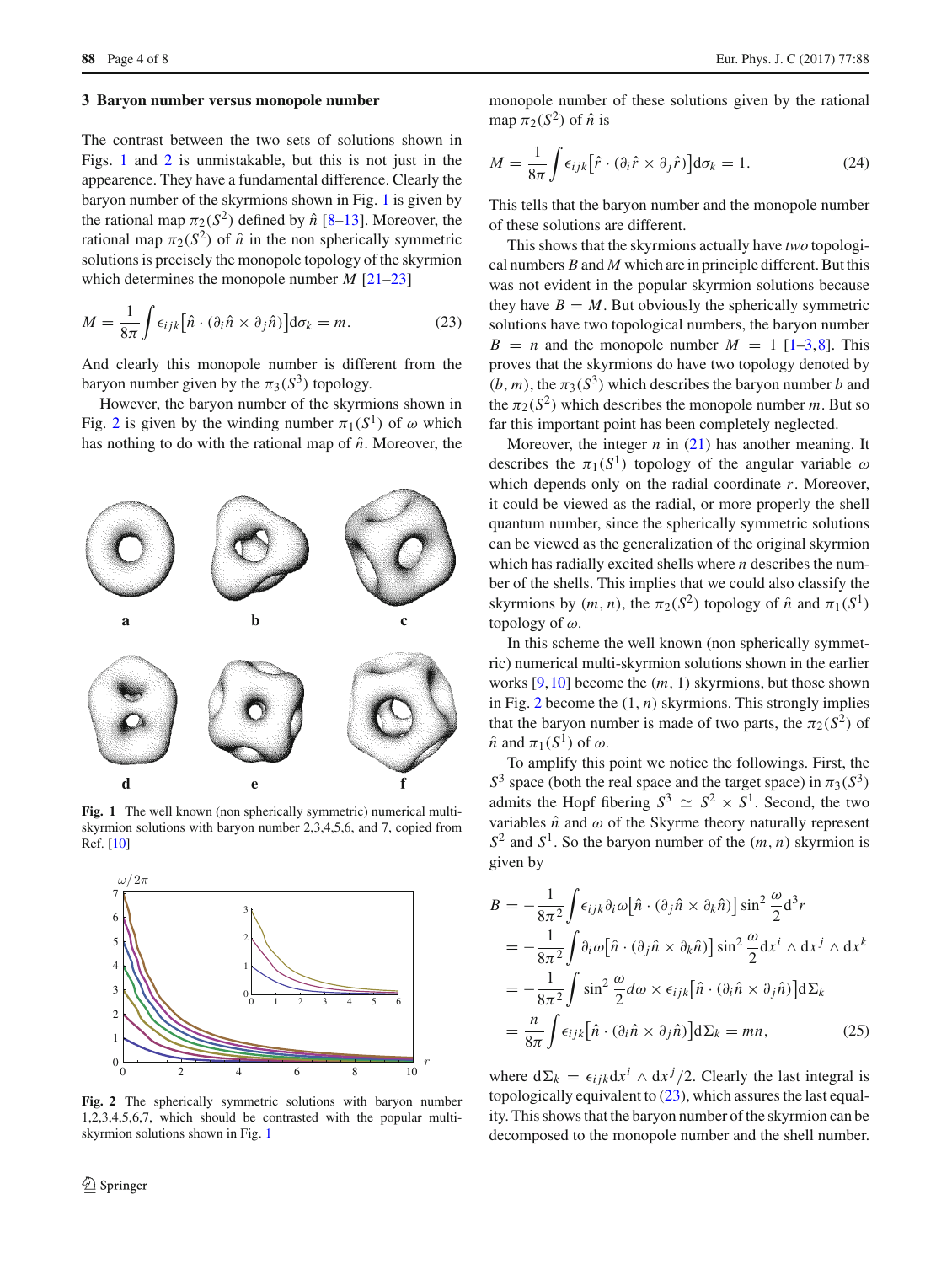Obviously both  $(m, 1)$  and  $(1, n)$  skyrmions are the particular examples of this.

At this point it must be emphasized that the shell number *n* has first been introduced by Manton and Piette [\[11\]](#page-7-18). They have noticed that the skyrmions can be generalized to have the multiple shell structure which can be expressed by the shell number. Moreover, they have shown that this shell structure is very useful to construct the multi-skyrmions which have a large baryon number even for the non spherically symmetric skyrmions.

What we propose here is that the baryon number can be decomposed to the monopole number and the shell number, and that this shell number could be interpreted to represent an independent topology of the skyrmion. This follows from the fact that the skyrmions have two independent topology, the monopole topology  $\pi_2(S^2)$  and the baryon topology  $\pi_3(S^3)$ . Given this fact, the natural question is how they are related. The answer is that the baryon topology is made of the monopole topology and the shell topology, and the baryon number is given by the product of the monopole number and the shell number.

This is based on two facts. First, the Skyrme theory is made of two variables, the  $S^2$  variable  $\hat{n}$  which represents the  $\pi_2(S^2)$  topology and the  $S^1$  variable  $\omega$  which represents the shell topology  $\pi_1(S^1)$ . Second, the baryon topology is described by both  $\omega$  and  $\hat{n}$ , but the monopole topology is described only by  $\hat{n}$ . So it becomes only natural that  $\omega$  changes the monopole topology to the baryon topology, adding the shell structure to the monopole topology. It is this separation of the roles of the two variables which allows us to replace the baryon topology with the shell topology in Skyrme theory. Obviously this is best demonstrated in the spherically symmetric skyrmions.

An interesting feature of the spherically symmetric solutions is that whenever the curve passes through the values  $\omega = 2\pi n$ , it become a bit steeper. There is a good reason why this is so. As we will see these points are the vacua of the theory, and the steep slopes shows that the energy likes to be concentrated around these vacua. So these steep slopes are not an irregularity, but just what is expected.

We can easily calculate the energy of the spherically symmetric solutions from [\[23\]](#page-7-15)

<span id="page-4-1"></span>
$$
E = \frac{\pi \kappa^2}{2} \int_0^\infty \left\{ \left( r^2 + \frac{2\alpha}{\kappa^2} \sin^2 \frac{\omega}{2} \right) \left( \frac{d\omega}{dr} \right)^2 + 8 \left( 1 + \frac{\alpha}{2\kappa^2 r^2} \sin^2 \frac{\omega}{2} \right) \sin^2 \frac{\omega}{2} \right\} dr
$$
  
=  $\pi \sqrt{\alpha} \kappa \int_0^\infty \left[ x^2 \left( \frac{d\omega}{dx} \right)^2 + 8 \sin^2 \frac{\omega}{2} \right] dx$ , (26)

where  $x = (\kappa/\sqrt{\alpha}) r$  is a dimensionless variable. The result is shown in Fig. [3.](#page-4-0) Numerically the baryon number dependence of the energy is given by [\[5](#page-7-2)[–7\]](#page-7-3)



<span id="page-4-0"></span>**Fig. 3** The energy of the spherically symmetric solutions with baryon number 1,2,3,4,5,6,7. The numerical fit (the *blue curve*) and the  $n(n + 1)$  $1)E_1/2$  curve (the *green curve*) are almost indistinguishable



<span id="page-4-2"></span>**Fig. 4** The energy density of the spherically symmetric skyrmions with baryon number 1,2,3,4,5,6,7

<span id="page-4-3"></span>
$$
E_n \simeq \frac{n(n+1)}{2} E_1. \tag{27}
$$

This could be understood as follows. Roughly speaking, the kinetic energy (first part) and the potential energy (second part) of [\(26\)](#page-4-1) become proportional to  $n^2$  and *n*, and the two terms have equal contribution due to the equipartition of energy. But the truth is more complicated than this, and we need a mathematical explanation of this.

The energy density of the solutions is shown in Fig. [4.](#page-4-2) The  $B = n$  solution has *n* local maxima, which tells that it is made of *n* unit skyrmions which make spherical shells. Moreover, as we have remarked the shells are located at the vacuum points  $\omega = 2\pi n$ .

Of course, these spherically symmetric skyrmions are precisely the multi-skyrmions that Skyrme originally proposed as nuclei which have baryon number larger than one [\[1](#page-7-0)[–7](#page-7-3)]. But they become unstable and can decay to the lower energy skyrmions, because the energy *En* gets bigger than the *n* sum of  $E_1$ . This is not so for the popular (non spherically symmetric) multi-skyrmions which have positive binding energy. Because of this the spherically symmetric skyrmions have been dismissed as uninteresting.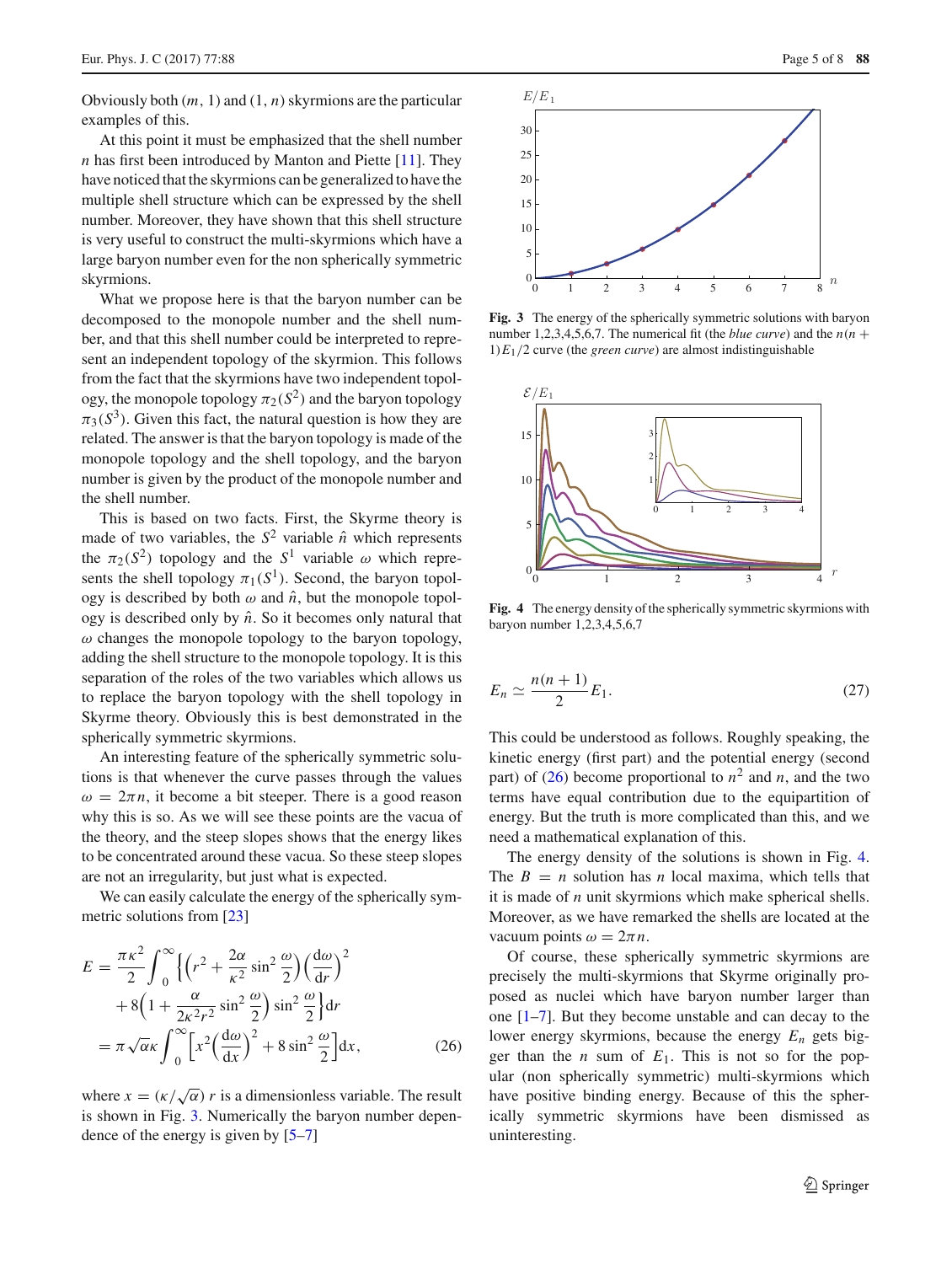But our analysis makes them more interesting. First of all, they demonstrate that skyrmions actually have two topological numbers, the baryon number and the monopole number, which are different. Moreover, they show that the skyrmions can be made to have the shell structure. As importantly, they tell that the shell number, together with the monopole number, determines the baryon number.

Clearly the shell structure can also be implemented to the (*m*, 1) skyrmions shown in Fig. [1.](#page-3-1) To see this we generalize the boundary condition  $(21)$ , keeping the rational map number *m* of  $\hat{n}$  the same but requiring [\[11\]](#page-7-18)

$$
\omega(r_k) = 2\pi k, \quad (k = 0, 1, 2, \dots n),
$$
  

$$
r_0 = 0 \ (r_1 \ (\cdots \ (r_n = \infty. \tag{28})
$$

With this we could find the  $(m, n)$  skyrmion numerically minimizing the energy varying  $r_k$  ( $k = 1, 2, ..., n - 1$ ). This way we can add the shell structure and the shell number to the (*m*, 1) skyrmion.

Now, one might ask about the stability of the (*m*, *n*) skyrmions. In general they may not be stable. For example, the quadratic dependence of the topological number *n* of the energy  $(27)$  makes  $(1, n)$  skyrmions energetically unstable. On the other hand, even when they decay, the topology of the solution must not change. In other words the baryon number and the monopole number must be conserved. This, together with  $B = mn$ , tells that the shell number should also be conserved. From this we conclude that, when an (*m*, *n*) skyrmion decays to  $(m_1, n_1)$  and  $(m_2, n_2)$  skyrmions, we must have  $n = n_1 + n_2$  and  $m = m_1 + m_2$ . This, of course, is what is expected.

The above discussion raises another deep question. As we have remarked, when  $\omega = (2n + 1)\pi$  the Skyrme theory has knot solutions described by  $\hat{n}$  whose topology is given by  $\pi_3(S^2)$ , in addition to the skyrmion solutions [\[21](#page-7-14)[–23](#page-7-15)]. If so, can we dress the knots with  $\omega$  to provide a new type of shell structure, and extend the knots to have two quantum numbers  $\pi_1(S^1)$  and  $\pi_3(S^2)$ ? This is a mind boggling question.

## <span id="page-5-0"></span>**4 Multiple vacua of Skyrme theory**

Now we show that the Skyrme theory in fact has another very important topological structure, the topologically different multiple vacua. To see this, notice that  $(11)$  has the solution

<span id="page-5-1"></span>
$$
\omega = 2\pi p, \quad (p; \text{ integer}), \tag{29}
$$

independent of  $\hat{n}$ . And obviously this is the vacuum solution.

This tells that the Skyrme theory has multiple vacua classified by the integer  $p$  which is similar to the Sine-Gordon theory. But unlike the Sine-Gordon theory, here we have the multiple vacua without any potential. Moreover, the above discussion tells that the spherically symmetric skyrmions connect and occupy the  $p + 1$  adjacent vacua. This means that we can connect all vacua with the spherically symmetric skyrmions. Of course, one could introduce such vacua in Skyrme theory introducing a potential term in the Lagrangian [\[24](#page-7-19)]. This is not what we are doing here. We have these vacua without any potential.

But this is not the end of the story. To see this notice that  $(29)$  becomes the vacuum independent of  $\hat{n}$ . This means that  $\hat{n}$  can add the  $\pi_3(S^2)$  topology to each of the multiple vacua classified by another integer *q*, because it is completely arbitrary. And this is precisely the knot topology of the QCD vacuum [\[25](#page-7-20)].

This is not surprising. Given the fact that there is a deep connection between Skyrme theory and QCD, it is natural that the Skyrme theory and QCD have similar vacuum structure. To amplify this point, notice that the most general SU(2) QCD vacuum can be expressed in terms of a right-handed *SU*(2) basis  $(\hat{n}_1, \hat{n}_2, \hat{n}_3 = \hat{n})$  by [\[25](#page-7-20)]

<span id="page-5-2"></span>
$$
\hat{\Omega}_{\mu} = -\frac{1}{2} \epsilon_{ijk} (\hat{n}_i \cdot \partial_{\mu} \hat{n}_j) \hat{n}_k.
$$
\n(30)

Clearly it has the  $\pi_3(S^3)$  topology of the mapping from the compactified 3-dimensional space to the SU(2) group space defined by  $(\hat{n}_1, \hat{n}_2, \hat{n})$ . But since  $(\hat{n}_1, \hat{n}_2, \hat{n})$  is completely determined by  $\hat{n}$  up to the U(1) rotation which leaves  $\hat{n}$  invari-ant, [\(30\)](#page-5-2) also has the knot topology  $\pi_3(S^2)$  which describes the mapping from the real space  $S^3$  to the coset space  $S^2$  of  $SU(2)/U(1)$ .

Now it must be clear why the vacuum of Skyrme theory has the same knot topology. As we have noticed, the Skyrme theory has the vacuum [\(29\)](#page-5-1) independent of  $\hat{n}$ , and this  $\hat{n}$  adds the knot topology  $\pi_3(S^2)$  to the vacuum. Of course, in the Skyrme theory we do not need the vacuum potential [\(30\)](#page-5-2) to describe the vacuum. We only need  $\hat{n}$  which describes the knot topology.

This confirms that the vacuum in Skyrme theory has the topology of the Sine-Gordon theory and QCD combined together. This means that the vacuum of the Skyrme theory can also be classified by two quantum numbers  $(p, q)$ , the  $\pi_1(S^1)$  of  $\omega$  and  $\pi_3(S^2)$  of  $\hat{n}$ . And this is so without any extra potential. As far as we know, there is no other theory which has this type of vacuum topology.

At this point we emphasize the followings. First, the knot topology of  $\hat{n}$  is different from the monopole topology of  $\hat{n}$ . The monopole topology  $\pi_2(S^2)$  is associated to the isolated singularities of  $\hat{n}$ , but the knot topology  $\pi_3(S^2)$  does not require any singularity for  $\hat{n}$ . And for a classical vacuum  $\hat{n}$  must be completely regular everywhere. So only the knot topology, not the monopole topology, can not describe a classical vacuum. And this is precisely the vacuum topology of QCD.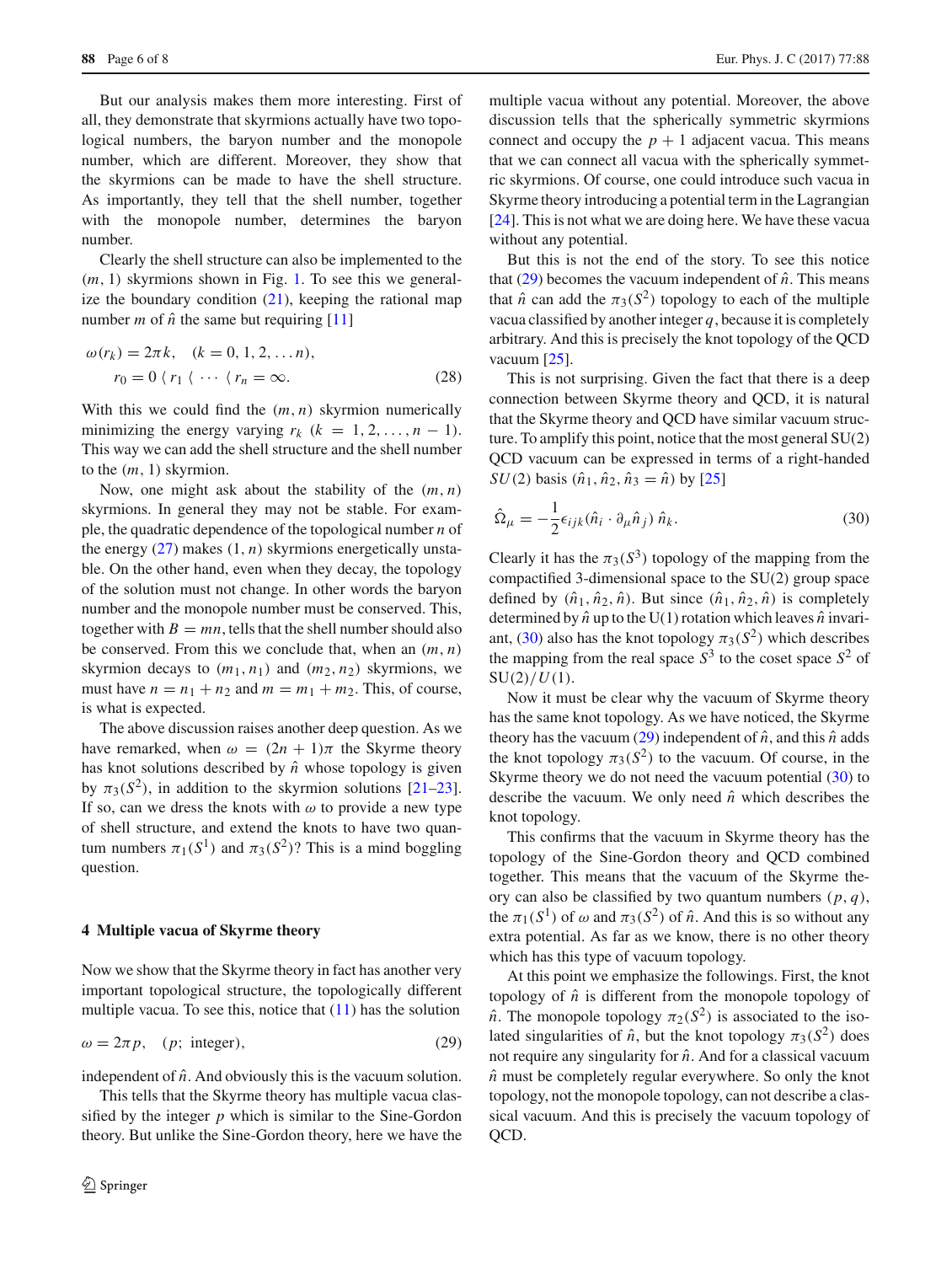Second, the knot topology of the vacuum is different from the Faddeev–Niemi knot that we have in the Skyrme theory [\[21\]](#page-7-14). The Faddeev–Niemi knot is a unique and real (i.e., physical) knot which carries energy, which is given by the solution of  $(17)$ . In particular, we have the knot solution when  $\omega = (2n + 1)\pi$ . On the other hand, we have the knot of the vacuum when  $\omega = 2\pi p$ . Moreover, the vacuum knot has no energy, and is not unique. While the Faddeev–Niemi knot is unique, there are infinitely many  $\hat{n}$  which describes the same vacuum knot topology. So obviously they are different. What is really remarkable is that the same  $\hat{n}$  has multiple roles. It describes the monopole topology, the knot topology of Faddeev–Niemi knot, and the knot topology of the vacuum.

#### <span id="page-6-0"></span>**5 Discussions**

Skyrme theory has been known to have rich topological structures. It has the Wu-Yang type monopoles, the skyrmions as dressed monopoles, the baby skyrmions and twisted magnetic flux, and the Faddeev–Niemi knots made of twisted magnetic vortex ring  $[21-23]$  $[21-23]$ . This makes the theory very important not only in high energy physics but also in condensed matter physics, in particular in two-gap superconductor and two-component Bose–Einstein condensates [\[22](#page-7-16),[23,](#page-7-15)[26](#page-7-21)[–29\]](#page-7-22).

Our analysis tells that the theory has more topology. In this paper we have shown that the skyrmions are not just the dressed monopoles but actually carry the monopole number, so that they can be classified by two topological numbers, the baryon number and the monopole number. Moreover, we have shown that here the baryon number could be replaced by the radial (shell) number, so that the skyrmions can be classified by two topological numbers (*m*, *n*), the monopole number *m* which describes the  $\pi_2(S^2)$  topology of the  $\hat{n}$  field and the radial (shell) number *n* which describes the  $\pi_1(S^1)$ topology of the  $\omega$  field. In this scheme the baryon number *B* is given by the product of two integers  $B = mn$ . This comes from the following facts. First, the  $SU(2)$  space  $S<sup>3</sup>$  admits the Hopf fibering  $S^3 \simeq S^2 \times S^1$ . Second, the Skyrme theory has two variables, the angular variable  $\omega$  which can represent the  $\pi_1(S^1)$  topology and the coset variable  $\hat{n}$  which represents the  $\pi_2(S^2)$  topology.

In this view the popular (non spherically symmetric) skyrmions are classified as the (*m*, 1) skyrmions, and the radially excited spherically symmetric skyrmions are classified as the (1, *n*) skyrmions. and we can construct the (*m*, *n*) skyrmions adding the shell structure to the  $(m, 1)$  skyrmions. Moreover, we have shown that the skyrmions, when they are generalized to have two topological numbers, should have the topological stability of the two topology independently. This is remarkable.

As importantly, we have shown that the Skyrme theory has multiple vacua. The vacuum of the theory has the structure of the vacuum of the Sine-Gordon theory and at the same time the structure of QCD vacuum. So the vacuum can also be classified by two topological numbers *p* and *q* which represent the  $\pi_1(S^1)$  topology of the  $\omega$  field and the  $\pi_3(S^2)$ topology of the  $\hat{n}$  field.

The fact that the vacuum of the Skyrme theory has the  $\pi_1(S^1)$  topology is not surprising, considering that it has the angular variable  $\omega$ . Moreover, the fact that the vacuum of the Skyrme theory has the  $\pi_3(S^2)$  topology of the OCD vacuum could easily be understood once we understand that the Skyrme theory is closely related to QCD. What is really remarkable is that it has both  $\pi_1(S^1)$  and  $\pi_3(S^2)$  topology at the same time. As far as we understand there is no other theory which has this feature. This again is closely related to the fact that  $S<sup>3</sup>$  admits the Hofp fibering and that the theory has two variables  $\omega$  and  $\hat{n}$ .

This raises interesting questions. Can we generalize the Faddeev–Niemi knot to have the  $\pi_1(S^1)$  topology? If so, how do we obtain such knot? Do we have the vacuum tunneling in Skyrme theory? What instanton can we have in this theory?

Clearly the above observations put the Skyrme theory in a totally new perspective. Our results in this paper show that the theory has so many new aspects which make the theory more interesting. But most importantly our results strongly imply that we need a new interpretation of the Skyrme theory.

*Note Added* One of the referees suggested that there might be a strong similarity between the Hopf map  $S^3 \rightarrow S^2 \rightarrow S^2$ discussed by Adam et al. [\[30](#page-7-23)[,31](#page-7-24)] and our result that the baryon number could be decomposed to the monopole number and the shell number. Although there is no direct relation between this work and our result, the Hopf fibering  $S^3 \simeq S^2 \times S^1$  does play the central role for us to justify the existence of the shell number, as we have emphasized in this paper. The details of the above results and the questions raised in this paper will be discussed in a separate publication [\[32](#page-7-25)].

**Acknowledgements** The work is supported in part by the National Natural Science Foundation of China (Grant 11575254), Chinese Academy of Sciences Visiting Professorship for Senior International Scientists (Grant 2013T2J0010), National Research Foundation of Korea (Grants 2015-R1D1A1A01-057578 and 2015-R1D1A1A01-059407), and by Konkuk University.

**Open Access** This article is distributed under the terms of the Creative Commons Attribution 4.0 International License [\(http://creativecomm](http://creativecommons.org/licenses/by/4.0/) [ons.org/licenses/by/4.0/\)](http://creativecommons.org/licenses/by/4.0/), which permits unrestricted use, distribution, and reproduction in any medium, provided you give appropriate credit to the original author(s) and the source, provide a link to the Creative Commons license, and indicate if changes were made. Funded by SCOAP3.